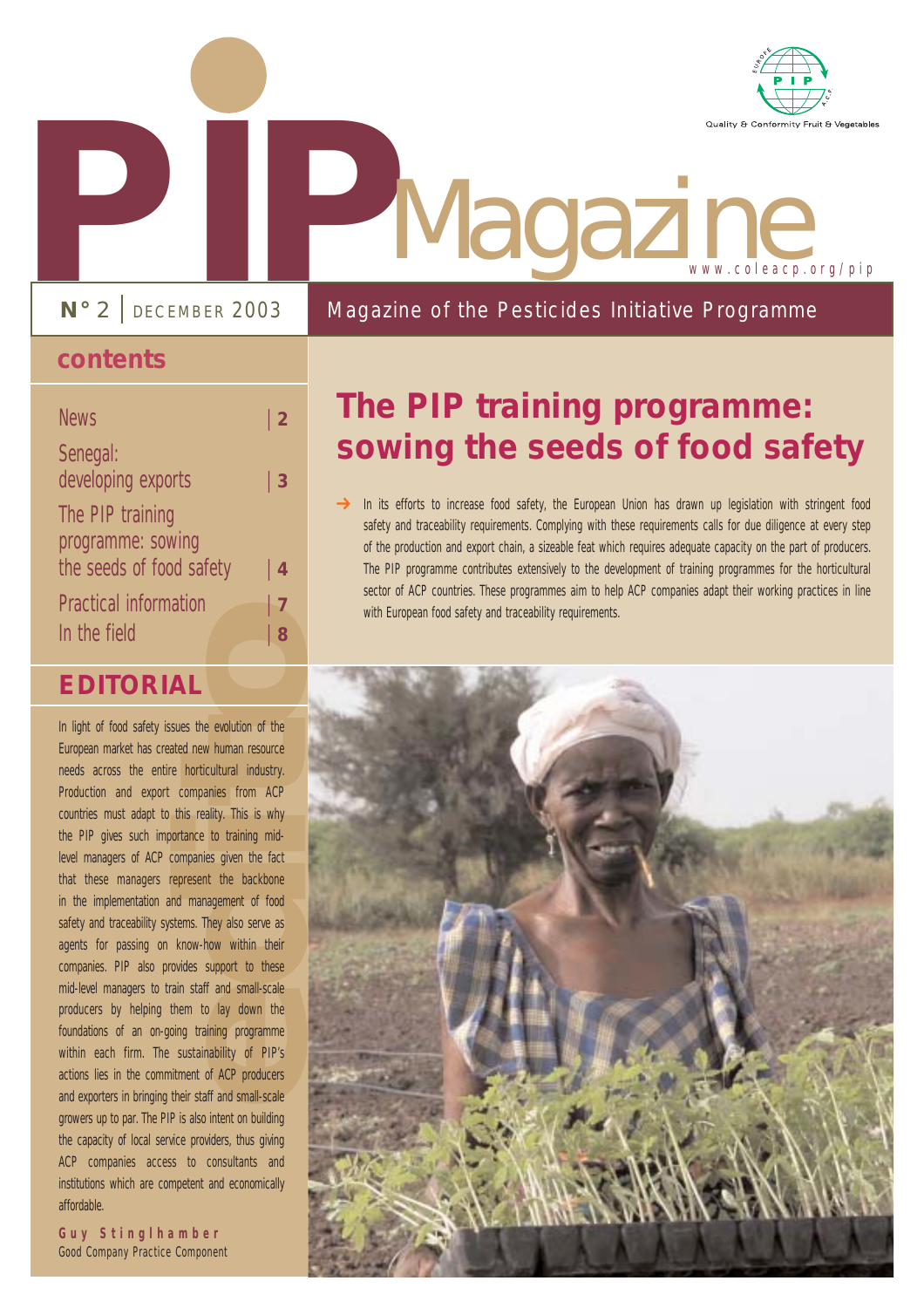# > News



#### **PIP holds regional workshops in Kenya, Senegal and Ghana**

In September and October 2003, PIP held a number of regional workshops in East and West Africa, namely in Kenya (9/09/03), Senegal (2/10/03) and Ghana (16/10/03). The idea was to brief companies and other programme beneficiaries, together with the local public authorities, on the progress of the programme in each region, to allow exchanges between PIP and its beneficiaries, and to build contacts with potential new partners.

In **Nairobi, Kenya,** the session was organised in collaboration with FPEAK (Fresh Produce Exporters Association of Kenya), a local professional organisation. Around 40 participants took part in the workshop, among them many company directors from Kenya, Uganda, Tanzania and Zimbabwe. The Kenyan authorities attending included members of the National Pesticides Steering Committee. The European Delegation in Nairobi was also represented, along with fund donors active in Kenya. The event was covered on TV and in the national press.

presentations by PIP experts and took part in<br>sharing and follow-up discussions. National in<br>and the major newspapers covered the even<br>For more information, see the PIP Info issue In **Dakar, Senegal,** nearly 40 people took part in the information day, which was attended by the Agriculture Minister's Head of Cabinet and Horticulture Director, as well as the European Delegation representative. Some 20 company directors from Senegal, Côte d'Ivoire and Cameroon, together with representatives of professional organisations from the first two countries, attended the presentations by PIP experts and took part in the experience sharing and follow-up discussions. National television, radio and the major newspapers covered the event.

Some 30 people attended the third information day in **Accra, Ghana,** in the presence of the Deputy Minister for Agriculture and the EU representative. More than 15 companies (from Ghana and one from the Gambia) were represented, along with SPEG (Sea Freight Pineapple Exporters of Ghana), a professional organisation, and important fund donors. National television and newspapers reported on the meeting.

**【图18** 

#### **PIP sets up task forces**

PIP is in the process of setting up task forces in the ACP States. They will serve as a framework for consultation, bringing together the PIP partners — both private and public — directly involved in issues relating to compliance with EU regulations. Each task force will be composed of a core group that includes: 1) professional organisations that are programme beneficiaries, 2) the public institutions that provide support to the sector, which can also be capacity-building beneficiaries. The task force may also turn — on a oneoff basis — to resource persons with related expertise (trainers, other fund donors, service providers, suppliers of products, etc.).

With its cross-section position in the programme, it is PIP's Capacity Building service that will maintain an ongoing dialogue with the task forces. This service provides direct support to players in the sector. What capacity building needs are of common interest? How are priorities identified? Which local resources can be mobilised and how? The task forces will help answer these questions and more. Each task force will organise its work based on criteria developed jointly with PIP's Capacity Building service. If needed for that purpose, PIP can provide human resources for the task force secretariat as well as logistics support. The national task forces are expected to monitor regulations and commercial requirements on a long-term basis. Little by little, these structures could train regional task forces with representative powers and entitled to negotiate issues of common interest.

In time, the regional task forces could be grouped into a central representative structure on major export markets. Task forces have already been set up in Kenya, Senegal, Ghana and Burkina-Faso.

**18**

#### **EUREPGAP Conference: PIP details problems of ACP exporters**

PIP representatives addressed the EUREPGAP conference held in Madrid, Spain, on 12 September 2003. They stressed the difficulties small-scale producers experience in trying to meet the requirements of EUREPGAP certification. PIP called for a realistic assessment of the growing practices used in the ACP countries. Indeed, EUREPGAP's requirements and their implementation do not always factor in the geographical characteristics or the economic and social context in these countries. Adding to these difficulties, the cost of the certification procedure is generally far too high given the level of earnings of small-scale producers.

Among the ideas put forward to cut the cost of meeting the criteria of the EUREPGAP protocol was that of setting up groupings of small-scale producers, without this necessarily involving the formation of a company or complex bureaucracy. Such groupings would reduce the number of plots to be audited. This solution obviously does not rule out a price cut by EUREPGAP. Finally, PIP proposed that the external audit — conducted annually at present be carried out at longer intervals.



For more information: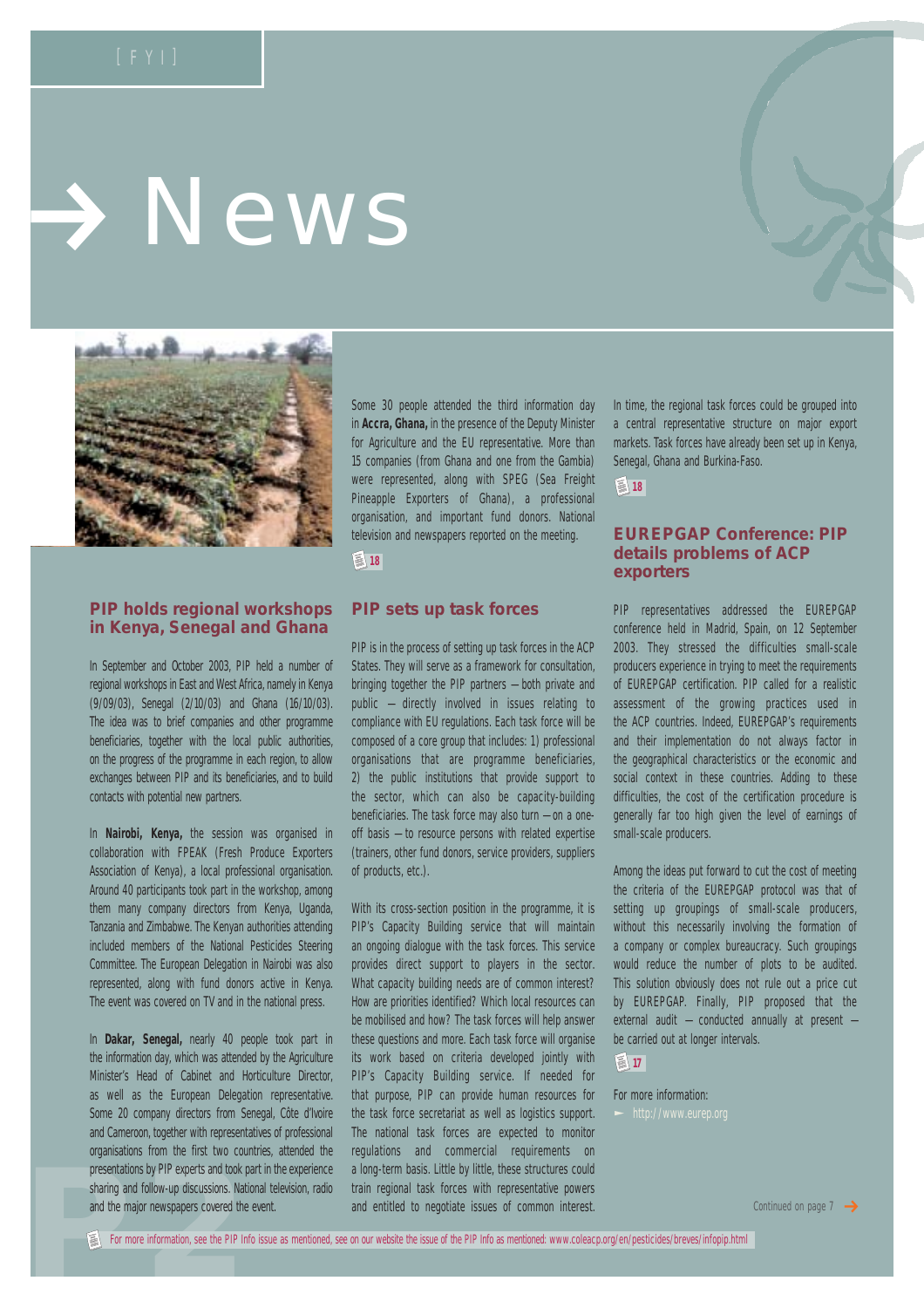# Senegal: developing **exports**



*"We can always try to produce more, but what interests us is producing better. Because there's no point in producing tonnes of fruit and vegetables that are unmarketable!"* explains Yasmine Hachem, manager of Niram Maraîcher. *"We know that if we want to keep exporting our products, we have to respect the MRLs* [Ed: Maximum Residue Limits]*. But to do so, our staff has to know exactly which pesticides to use and the conditions for their use. We are still seriously handicapped by a lack of training."*

Based in Senegal, SARL Niram Maraîcher produces and exports green beans (very fine and fine), melon and mango. In 2002, Niram Maraîcher exported 300 tonnes of produce to the European Union, mostly green beans. In 2003, the company began diversifying its production, testing mange-tout and cherry tomatoes. The firm has 25 permanent employees, hiring 300 day labourers in peak periods (from December) for harvesting and packaging. It owns 50 hectares and works with and provides support for 10 external producers.

#### **Becoming more professional to stay in business**

*"It is precisely to help us provide more support for all the people involved, to train them and bring them up to scratch that we need a programme like PIP",* continues Yasmine Hachem. Niram Maraîcher signed a memorandum of agreement with PIP in October 2002. In addition to gaining access to information on European food safety and traceability regulations, working with the programme has enabled Niram to set up a new green bean crop protocol. *"All the company's work methods were reviewed and improved with the help of PIP experts, the idea being to introduce best practices. If we want to survive in this sector, we simply have to become more professional"*, insists Yasmine Hachem. *"I now have a dialogue with my European partners, whereas before we didn't understand why a particular lot of merchandise could be rejected or why it failed to meet importers' expectations."* After the training of mid-level managers and application agents, Niram now wants to invest in setting up a traceability system.

#### **PIP in Senegal**

From November 2001 to October 2003, PIP experts conducted seven missions to Senegal to present the programme (to companies, professional organisations, fund donors and other institutional partners), to prepare the revision of crop protocols (green beans, cherry tomatoes and mango), to set up food safety and traceability systems, to prepare the launch of field tests, to create a national task force, and so on. Six Senegalese firms have signed memorandums of agreement with PIP, and another 13 intervention applications are being reviewed. The applications are not only from producers-exporters but also concern local capacity-building support.

Looking beyond her own firm, Yasmine Hachem thinks the more the skills of ACP exporters are upgraded, the more the companies will consolidate their position and boost their profit margins. This in term could help raise the standard of living of the whole agricultural sector. She adds: *"Phytosanitary quality does not concern Europe alone: a good share of the fruit and vegetables is sold in Africa. By teaching producers to use pesticides correctly today, the health of our populations will be improved in the long run."* 

egulations and enable us to train the technicians<br>people who work with us. I'm convinced that if we do<br>uropean demands, we will not be able to export any<br>So we have no choice: we need to react fast."<br>Allowing the metal of Soleil Vert, another Senegal-based company, exported around 1,000 tonnes of produce to the European Union in 2002, of which 600 tonnes of green beans and 320 tonnes of mango. Trials are under way with melon for the moment. Soleil Vert has not yet signed a memorandum of understanding with PIP, but its General Manager Christophe Marrucci is very interested: *"We have already invested a lot in modernising our installations, but it is clear that the support of experts like those of the PIP would help keep us informed of changing European regulations and enable us to train the technicians and all the people who work with us. I'm convinced that if we do not meet European demands, we will not be able to export any more at all. So we have no choice: we need to react fast."*

#### **The fruit and vegetable sector in Senegal**

In 2002, Senegal exported a little over 10,000 tonnes of fruit and vegetables to the European Union (particularly to France, Belgium and the Netherlands), of which around 5,700 tonnes of green beans. In the last few years, the country has diversified its sources of export with cherry tomatoes and mango, which in 2002 accounted for around 2,700 tonnes and 1,600 tonnes respectively. Production and export involve different players:

• big export firms, like Safina and Sepam, which alone account for 55% of the country's horticultural exports (statistics for 2000-2001).

• small and medium-sized producers-exporters, who work with small producers often located near their own production areas.

The industry also includes two types of professional organisations (PO):

• the POs of small-scale market gardeners, a large proportion of whose members produce for export (e.g.: the Federation of Market Gardeners of Niayes – FPMN)

• the exporters' POs, ONAPES and SEPAS.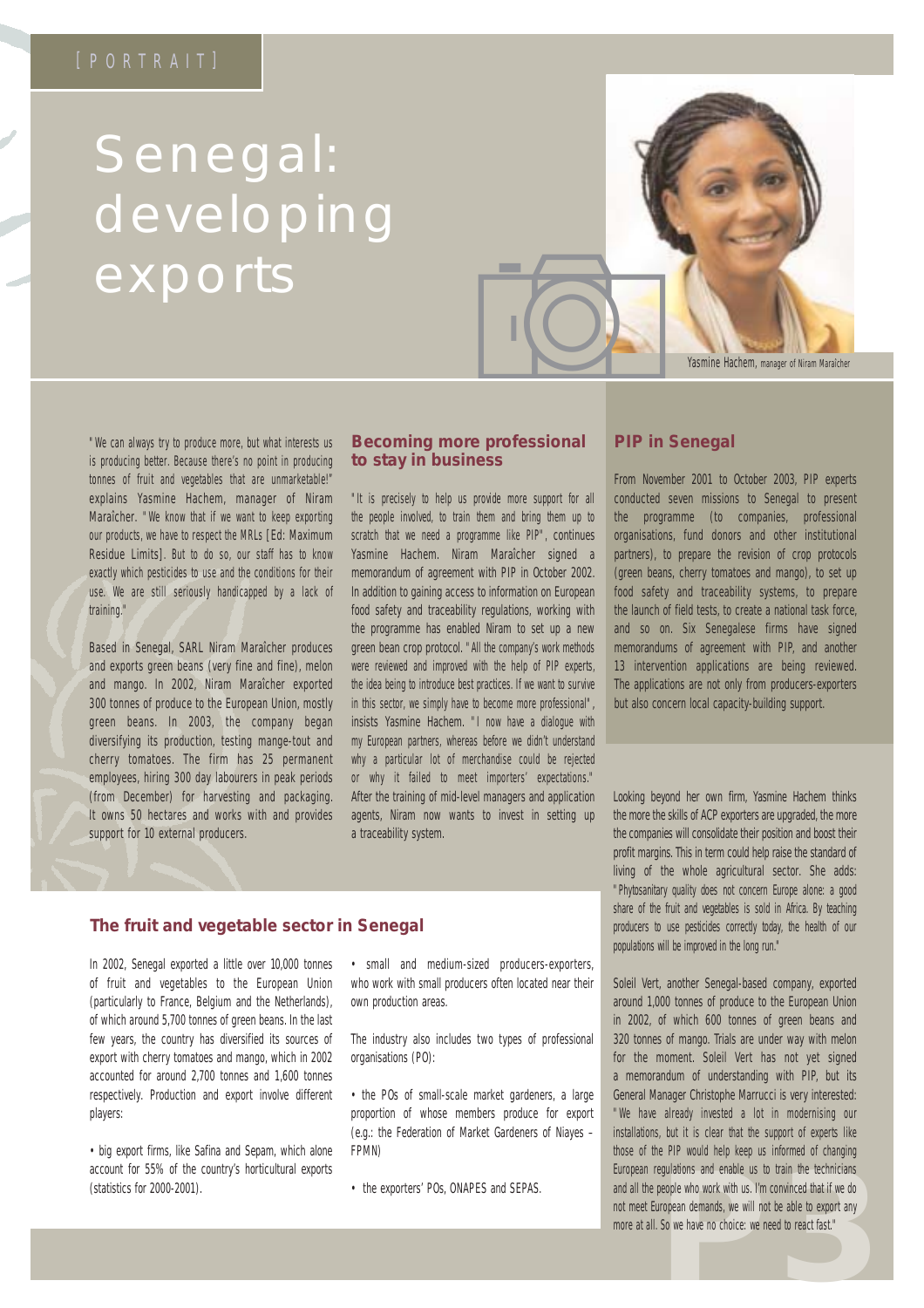# The PIP training programme: sowing the seeds EREPORTI<br>he PIP training programme: of food safety

To reconcile their production methods with increasingly stringent European food safety and traceability regulations horticultural companies from ACP countries must reinforce the capacity of their staff and the small growers they work with. In order to assist ACP companies in that endeavour the Pesticides Initiative Programme (PIP) supports capacity building and training projects in ACP countries.

As regards producers of fruits and vegetables, complying with European food safety and traceability rules implies having control over the entire production chain, from sowing the seeds in the ground to preparing produce for export. Due diligence is required at every step of the process and only those companies which have adequate capacity can manage to do so.

#### **Identifying the needs of ACP producers**

*"Introducing good agricultural and exporting practices requires having staff that is adequately trained to take in and deal with the information it receives as well as being prepared for any contingency in the years to come,"* says Guy Stinglhamber, the head of PIP's Good Company Practice Component. *"Yet, when we began receiving intervention applications from ACP companies we quickly realised that in addition to lacking the capacity to identify their needs as regards European food safety requirements they weren't able to comprehend nor apply the recommendations of the international consultants sent to help them."* The PIP therefore had to carry out an analysis of ACP producers' needs and subsequently began designing a training programme that would reinforce producers' capacity to work towards implementing appropriate food safety and traceability systems.

#### **Building capacity at multiple levels**

To properly implement food safety are<br>systems all levels of a company's chain<br>must be adequately qualified. To begin To properly implement food safety and traceability systems all levels of a company's chain of command must be adequately qualified. To begin with, general



managers must be made aware of the strategic issues at stake in complying with European food safety and traceability regulations. To this end, the PIP organises awareness raising workshops for general managers of ACP producers of fruits and vegetables. One such workshop was held in Gembloux (Belgium) in January 2003 while another was held in Brussels (Belgium) in June.

Having apprised the general managers of the issues at hand, we then come to those that are more directly involved in the implementation and the day-to-day management of food safety systems; these include 1) the managers who deal directly with these matters,

*Food, Safety and Traceability Managers workshop in Gembloux, Belgium*

such as production, traceability and quality managers, who are in fact the highest ranked technical managers in a company; and 2) other managers who are responsible for the quality and traceability of a specific crop or particular stage of the production chain, such as crop and packhouse managers. These two levels – which we refer as middle management – are the spearhead of PIP's training programme because they are able to grasp highly technical concepts discussed in training workshops and can transfer that know-how to the lower ranks of the company, eg. farm and packhouse workers, small producers, etc. In essence, they serve as qualified repositories and conveyors of information and know-how.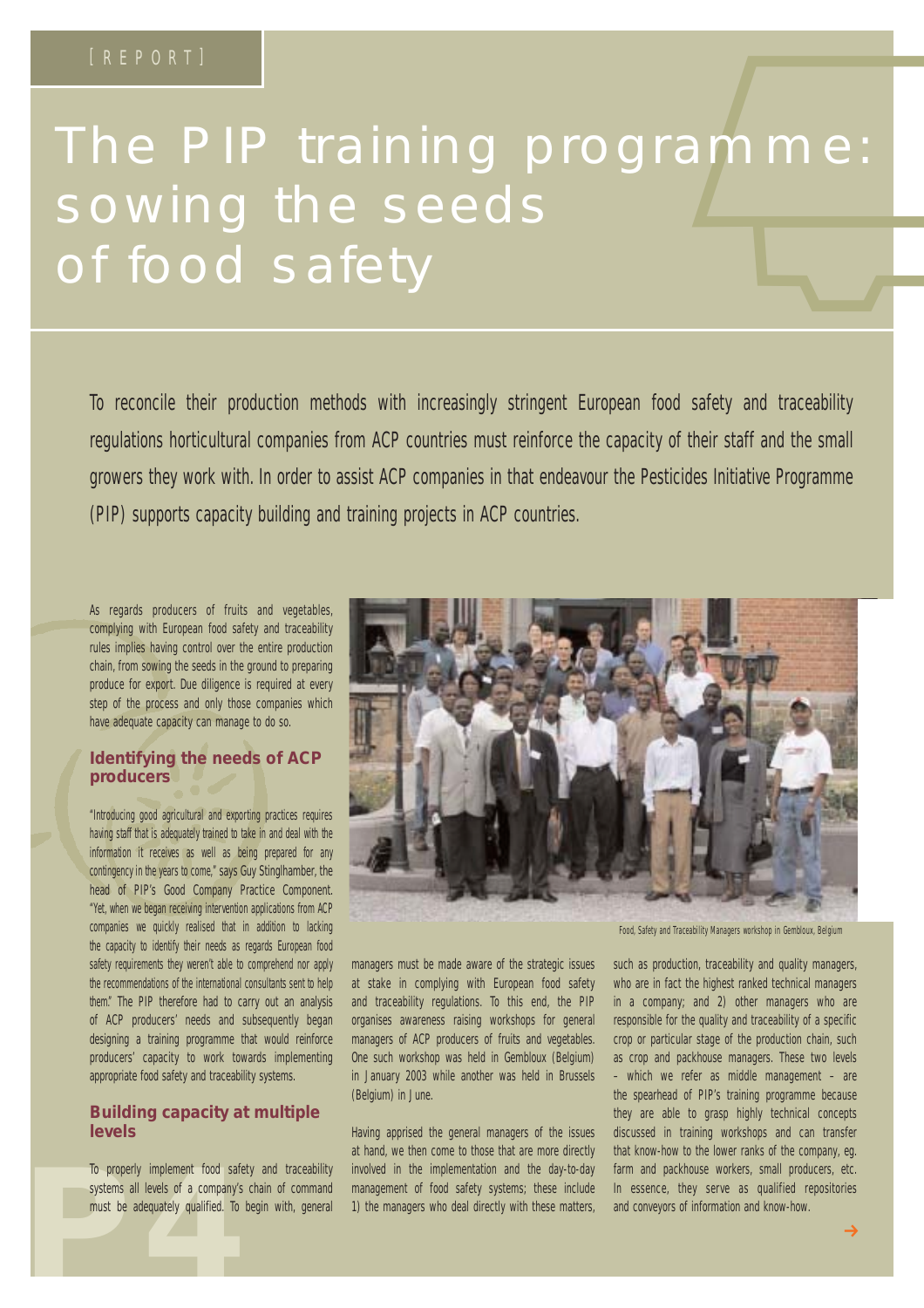

*Henry Wainwright, coordinator and provider of training services*

#### **Organising collective workshops**

b

Training represents virtually half of most companies' request for intervention in their application with the PIP. Answering their call for staff training, the PIP has set aside substantial funds for reinforcing the capacity of ACP producers and will contribute towards two types of training sessions: collective training workshops and in-company training sessions.

*"The objective of collective workshops is to prepare food safety managers in setting up control systems and ensure the continuity of the system,"* states Guy Stinglhamber. These workshops are generally organised for food safety managers from a particular country or from a group of countries sharing linguistic and/or geographical proximity. Three such workshops have been organised in ACP countries thus far, two in September 2003 (Kenya and Senegal) and one in October (Ghana). The PIP, in partnership with other organisations, co-ordinates the entire training session, including the logistics and the themes to be covered in the workshops. The content of each workshop depends on the level of the participants, but will most likely be drawn from the seven thematic modules the PIP has specially put together for the workshops. The modules cover a range of topics related to food safety, comprising themes such as food safety procedures management,

EU regulations, the safe use of pesticides, hygiene, traceability and production management tools, pest recognition and crop protection, and access to information.

To ensure the consistency of its training activities the PIP programme has called upon the assistance of external service providers to co-ordinate the work of trainers and the drafting of training modules. Whenever possible the PIP will strive to use local instructors and other service providers who have the required competence. *"I co-ordinated and was a trainer in the Kenya and Ghana workshops,"* says Henry Wainwright, a provider of training services based in Kenya. *"In the Kenya workshop all trainers were based in Kenya."* 

The number of participants in a workshop will vary – previous workshops have had between 15 and 35 participants – but it will remain limited to allow discussions and experience sharing to take place during the course of the workshop. The contents of these collective workshops are highly technical, it is therefore important for food safety managers to have a chance to ask questions and discuss these concepts with the trainers.

After each workshop, the participating trainees are given the opportunity to evaluate the training session and the teaching material for quality and relevance. *"In the evaluation we ask them to score the workshops* *with marks such as very good, good, average, and poor, to which we attribute a value of 4, 3, 2, 1, respectively. We then calculate the average"*, mentions Henry Wainwright.

#### **In-company training**

Once food safety managers have had some training it is hoped that they will use the tools they have acquired to put in place comprehensive training programmes for their own farm workers and the small growers they work with. Small growers and farm workers are a difficult category to train because they tend to be diverse and scattered but they play a key role for the PIP since its success depends largely on their good practices in the field. In addition to conducting collective training workshops, it is therefore important to organise in-company training sessions if companies are to properly implement lasting food safety and traceability systems. The PIP actively supports in-company training sessions and, for companies which request it, PIP experts will help them organise and implement a customised training programme designed to reflect the companies' working conditions and progress in improving or implementing control systems. The training is usually conducted on the companies' premises. When appropriate and feasible, training sessions may be organised for several companies located within the same geographical area with a view to benefiting from economies of scale and fostering exchange of practices.  $\rightarrow$ 

#### **What Food Safety Managers have to say**

*"I found the PIP workshop to be very useful,"* says Enoch Mobisa, the Food Safety and Traceability Manager for Sunfresh Farm Produce in Kenya, *"it will help me train our outgrowers."* For his second training session, Eric Koko of Farmapine in Ghana claims that *"this time around we went into greater detail and there was hands-on training on topics like HACCP, traceability, and safe pesticide use."*

The two managers work for companies which directly provide farmers with pesticides for their crops. *"I choose and buy the pesticides,"* says Enoch Mobisa, *"and advise the small growers on how and when to use them."* Enoch believes it is vital keep abreast of the latest European regulations, pesticides in use, etc. He takes it upon himself – of his own volition and means – to check out the World Wide Web in search of information befitting his company's interests. *"It's important to be able to keep the company managers informed."*



*Enoch Mobisa, Food, Safety and Traceability Manager of Sunfresh Farm Produce*

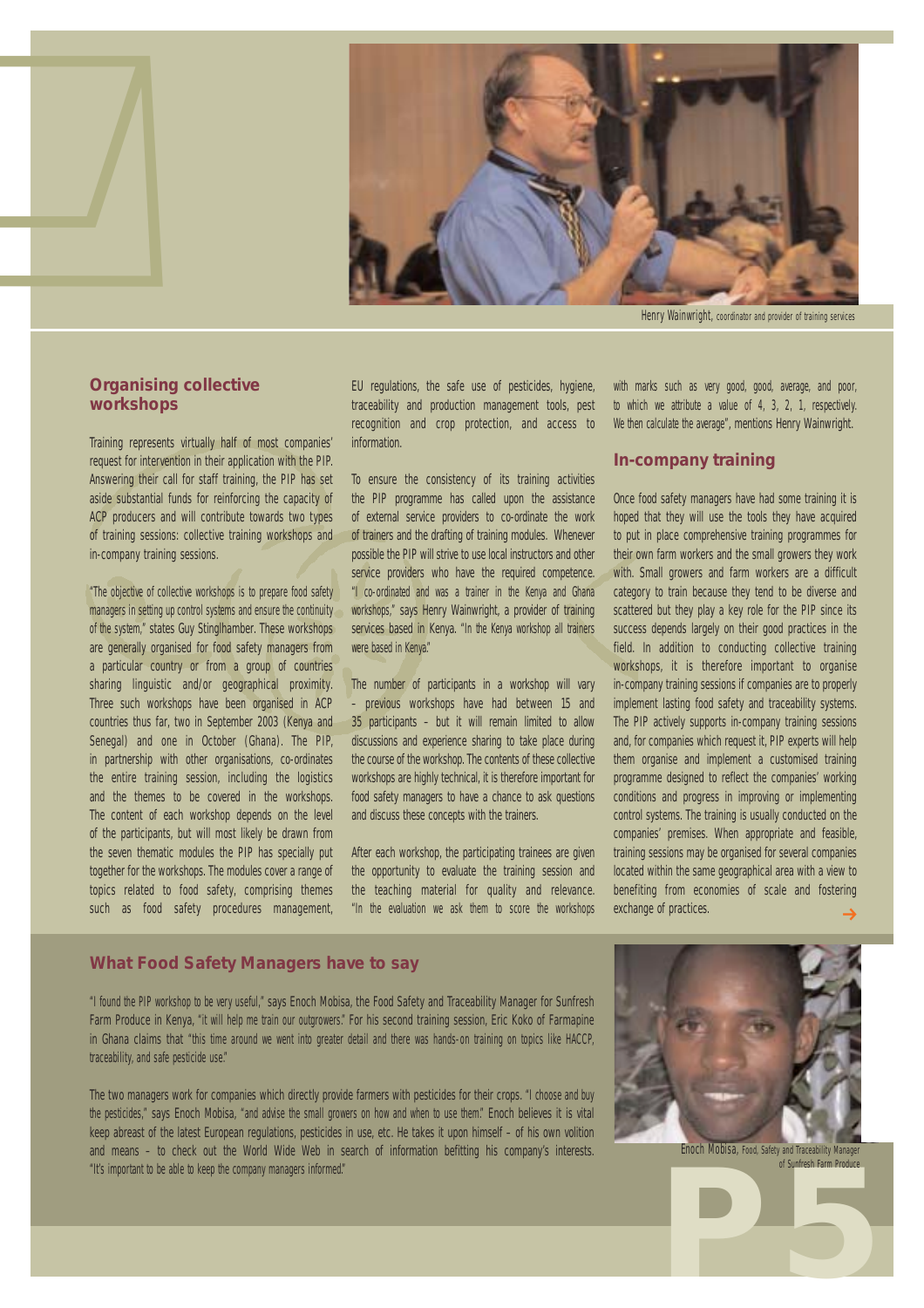The PIP training programme: sowing the seeds of food safety

#### **Shifting into high gear**

In addition to the seven training modules, the PIP has and continues to develop training methods likely to respond to the needs of ACP growers and exporters. The PIP has, for example, put in place a question and answer system that can be accessed either via e-mail or the Coleacp's website. By being able to directly ask questions to the PIP, ACP growers are provided with an information lifeline which in the future should become one of the main vehicles for transferring knowledge between the PIP and ACP producers. The PIP also intends to develop other innovative training products using multimedia or audio-visual media.

While several workshops were held in 2003, the focus for the year was to conceive, build and test PIP's training programme. By the end of the year the PIP is due to unveil its 2004 programme of collective training workshops. The number of workshops to be held in ACP countries is due to dramatically increase, perhaps up to as many as six series of collective workshops per country in 2004. Each workshop series will cover one or several of the seven thematic modules to varying degrees of depth; a number of them will be repeated to accommodate companies that have joined the PIP during the course of the year. The training schedule will, of course, cater for different types of crops in various regions and countries by holding workshops according to crops' seasonality.

#### **The PIP training programme in 2003**

#### Food Safety Manager workshops

**July – Gembloux, Belgium September – Nairobi, Kenya**  (For participants from Kenya, Uganda, Tanzania, Zimbabwe, and Zambia) **September – Dakar, Senegal**  (For participants from Senegal, Côte d'Ivoire, Cameroon, Burkina Faso, Guinea, Mali and Togo) **October – Accra, Ghana**  (For participants from Ghana and the Gambia)

#### **Capacity building for ACP service providers**

Whilst the PIP makes every effort to use local ACP service providers whenever it can, it continues to rely to a great extent on European service providers to carry out its daily activities. However, in order to guarantee the long-term viability of its current training programme, the PIP will also contribute to building the capacity of local ACP service providers so that in due course these local consultants may take over most of the PIP's activities. These service providers may either be private service companies or public bodies specialised in horticultural issues, either way the aim is to contribute to more local expertise being made available to horticultural companies in ACP countries.

**P6**

Currently, when the PIP is about to conduct a training session, either collective workshops or in-company training sessions, it searches for qualified local service providers capable of setting up food safety systems and train staff. If the qualifications of interested local service providers are deemed adequate they may be asked to conduct training sessions. If the local providers qualifications are not completely up to par, he or she may be teamed up with an international expert to carry out a session or asked to attend a training session to become familiar with the subiect matter. If required, supplementary training may be provided in the EU – through internships or intensive thematic training – to further enhance the service providers' knowledge and expertise.

While Kenya is by far the best endowed with qualified service providers, other ACP countries like Senegal and Côte d'Ivoire are not far behind. Much work will be required, however, to bring other countries up to par. Contacts have been made with a number of professional organisations, public services, independent consultants, and training centres and in all likeliness many capacity building actions for these service providers will be set in motion in 2004.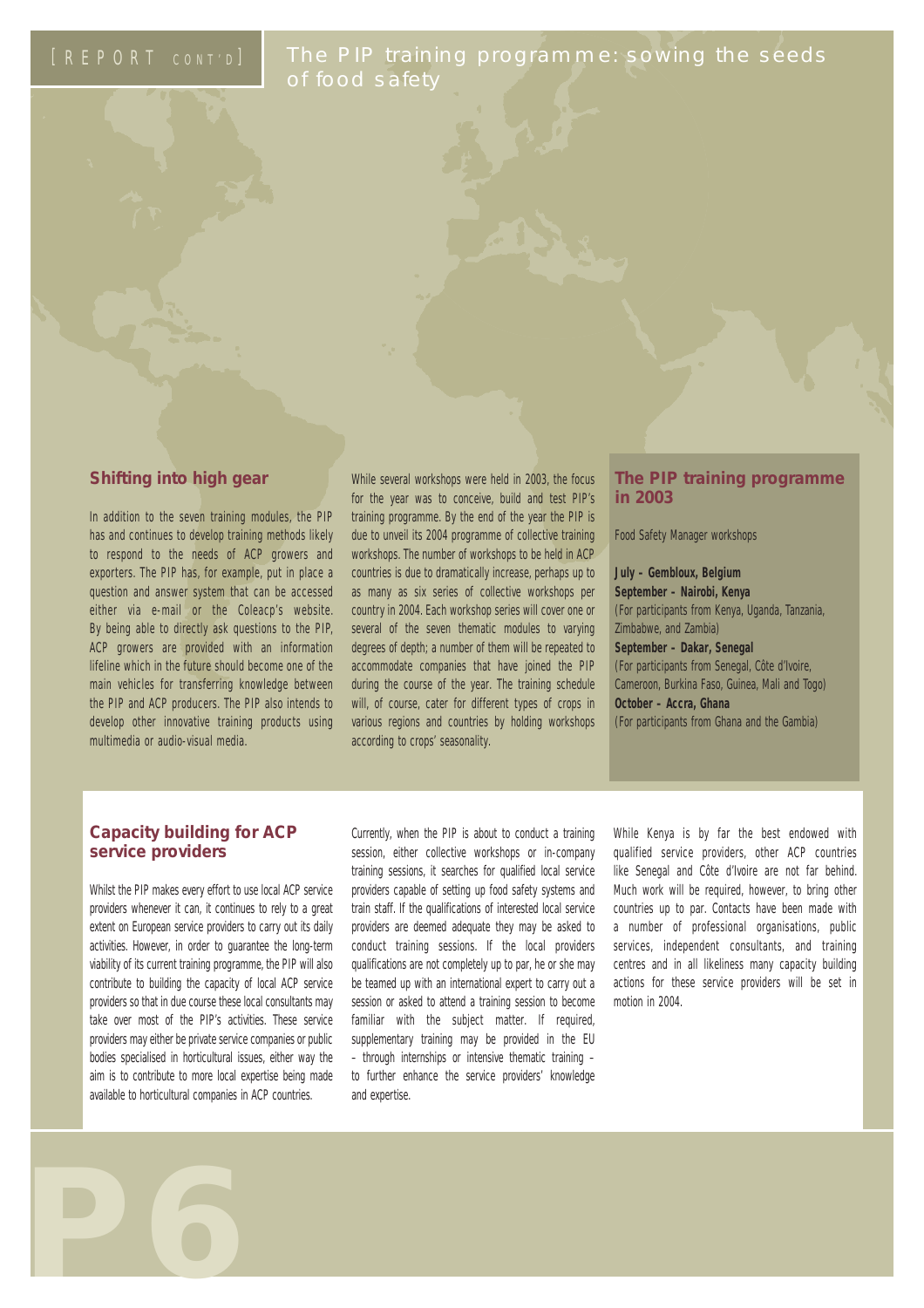#### **Senegal and Côte d'Ivoire: field trials get off the ground**

Following a PIP expert mission to Senegal in July 2003, field trials for green beans and cherry tomatoes started up in that country in November. The trials are part of crop protocols that include several active substances meeting European requirements.

Trials also got under way in November in Côte d'Ivoire for pineapple, focusing on the active substance ethephon (European MRL of 2 mg/kg). Field trials are an important step in the process of establishing or revising crop protocols. They enable the experts to analyse the level of residues of a given pesticide found in fruit and vegetables at different stages of the growth process. The results of field trials are compared to the conditions for use and doses prescribed in the protocol for the crop, then revised from the dual standpoint of meeting the European MRL and providing effective treatment.

**图 17 / 18** 

#### **Five crop protocols are ready**

Five crop protocols were recently finalised: green bean, cherry tomato, pineapple, papaya and avocado. The green bean crop protocol contains data specific to Senegal and Burkina Faso. Two PIP experts travelled to Kenya in the latter half of November 2003 to complete the protocol with the climatic and geographical data specific to that country.

The crop protocol for okra is being finalised and those for mango and passion fruit are expected to be ready between the end of this year and early 2004.





#### **Useful sites and links**

**Updated list of active substances available on PIP's website**

The PIP website now includes the new list of active substances that are authorised or that have been notified or withdrawn in the EU. Updated to 31 August 2003, the list includes all fungicides, herbicides and insecticides concerned by Directive 91/414/EC. This Directive aims to guarantee that phytopharmaceutical products released on the market in the Union have no harmful effects on human or animal health or unacceptable effects on the environment.

#### **World Health Organisation (WHO) site**

The site contains links to the description of activities, reports, news and events, and to contacts and partners from different WHO programmes and offices working on pesticides issues. Another link leads to information on the WHO programme known as the Pesticide Evaluation Scheme (WHOPES) and from there to the text of the International Code of Conduct on the Distribution and Use of Pesticides as well as recommendations concerning obsolete products, among other things.

**Pesticide Management Unit of the FAO (Food and Agriculture Organization of the United Nations)**

The FAO Plant Protection Service (AGPP) site contains a link to its Pesticide Management Unit, which contains news on its activities, the latest information on pesticide management, special fact files, and links to partner sites, both institutional and private.

| Diary                                    |                                                                                                                                                                                                                                                                                                                   |  |
|------------------------------------------|-------------------------------------------------------------------------------------------------------------------------------------------------------------------------------------------------------------------------------------------------------------------------------------------------------------------|--|
| 4-5 December 2003                        | Brussels, Belgium: International conference organised by<br>the European Commission's General Directorate for Health<br>and Consumer Protection (DG SANCO) and titled "Perception<br>of risks: Science, public debate and drawing up policies."                                                                   |  |
| 10 December 2003                         | Brussels, Belgium: Fifth PIP Consultative Committee.                                                                                                                                                                                                                                                              |  |
| 21-22 January 2004<br>27-29 January 2004 | Windhoek, Namibia: Regional workshop on Maximum<br>Residue Limits (MRLs) organised by the Southern African<br>Development Community (SADC), Directorate for Food,<br>Agricultural and Natural Resources.<br>For more information: http://www.sadc.int<br>Paris, France: "Traceability 2004", first event entirely |  |
|                                          | dedicated to traceability.<br>More information available at: http://www.tracabilite2004.com                                                                                                                                                                                                                       |  |
|                                          |                                                                                                                                                                                                                                                                                                                   |  |
|                                          |                                                                                                                                                                                                                                                                                                                   |  |